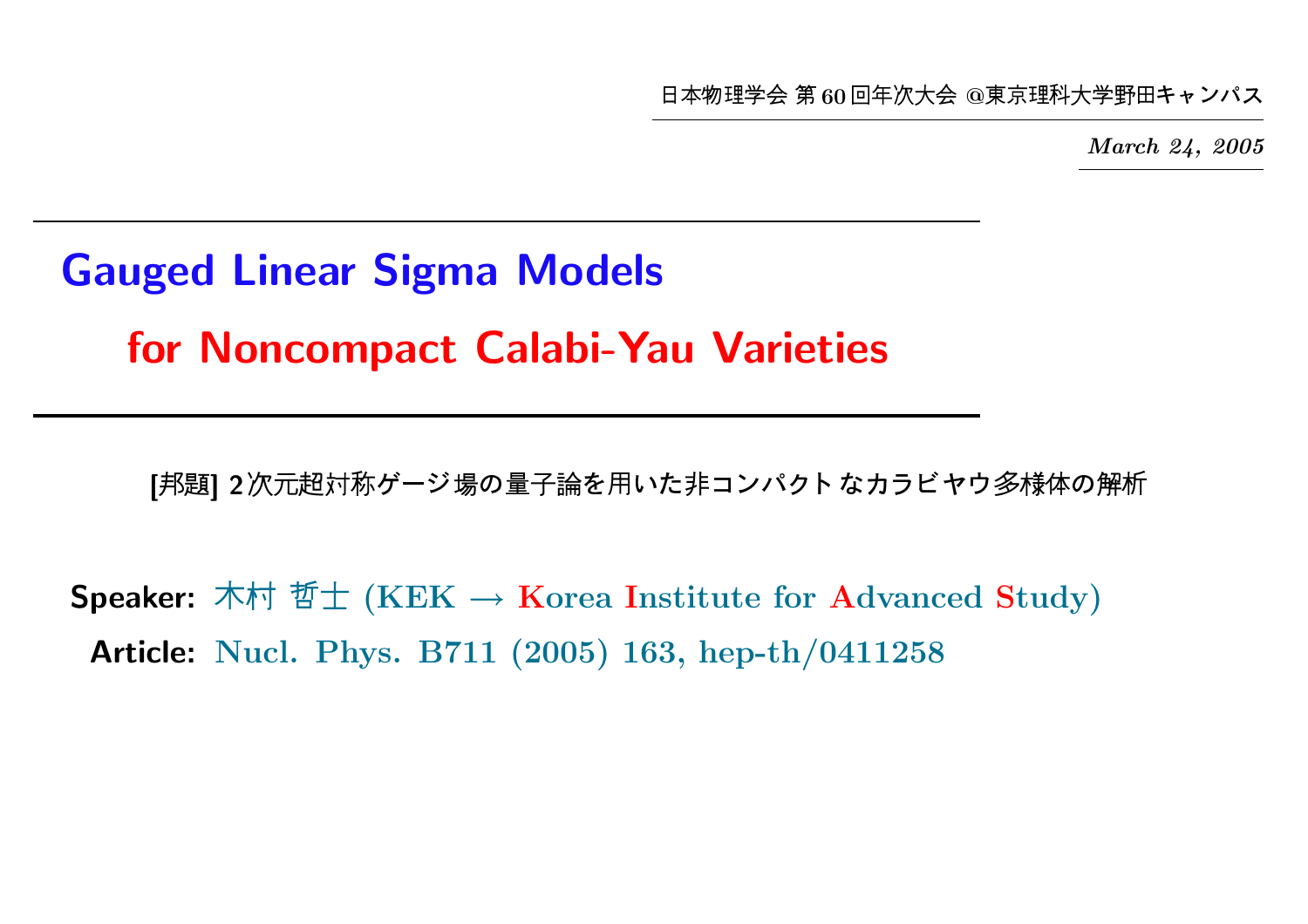Gauged linear sigma model E. Witten (1993), K. Hori and C. Vafa (2000)

 $\mathcal{N}=(2,2)$  SUSY gauge theory with matters  $\,({\rm FI}:\,\, t\equiv r-i\theta)\,$ 

$$
\mathcal{L} = \int d^4 \theta \left\{ -\frac{1}{e^2} \overline{\Sigma} \Sigma + \sum_a \overline{\Phi}_a e^{2Q_a V} \Phi_a \right\} + \left( \frac{1}{\sqrt{2}} \int d^2 \tilde{\theta} \left( -\Sigma t \right) + c.c. \right) + \left( \int d^2 \theta W_{\text{GLSM}}(\Phi_a) + c.c. \right)
$$

 $\sqrt{ }$  $\begin{array}{c} \end{array}$  $\Phi_a$  : charged chiral superfield,  $D_\pm \Phi_a = 0$  $\Sigma$  : twisted chiral superfield,  $\overline{D}_+\Sigma=D_-\Sigma=0\;,\;\Sigma=\frac{1}{\sqrt{2}}\overline{D}_+D_-V$ There exist at least two phases:

> $\mathrm{FI} \gg 0:$  differential-geometric phase  $\;\rightarrow\;$  SUSY NLSM  $\mathrm{FI} \ll 0$  : algebro-gemetric phase  $\quad \rightarrow \; \mathsf{LG}$ , orbifold, SCFT

Calabi-Yau/Landau-Ginzburg correspondence

harmonic forms  $\;\leftrightarrow\;$  NS-NS chiral primary states

"Mirror geometry" appears in the T-dual theory in terms of twisted chiral superfields  $Y_a$ 

$$
Y_a + \overline{Y}_a \ \equiv \ 2 \overline{\Phi}_a \, \mathrm{e}^{2 Q_a V} \Phi_a
$$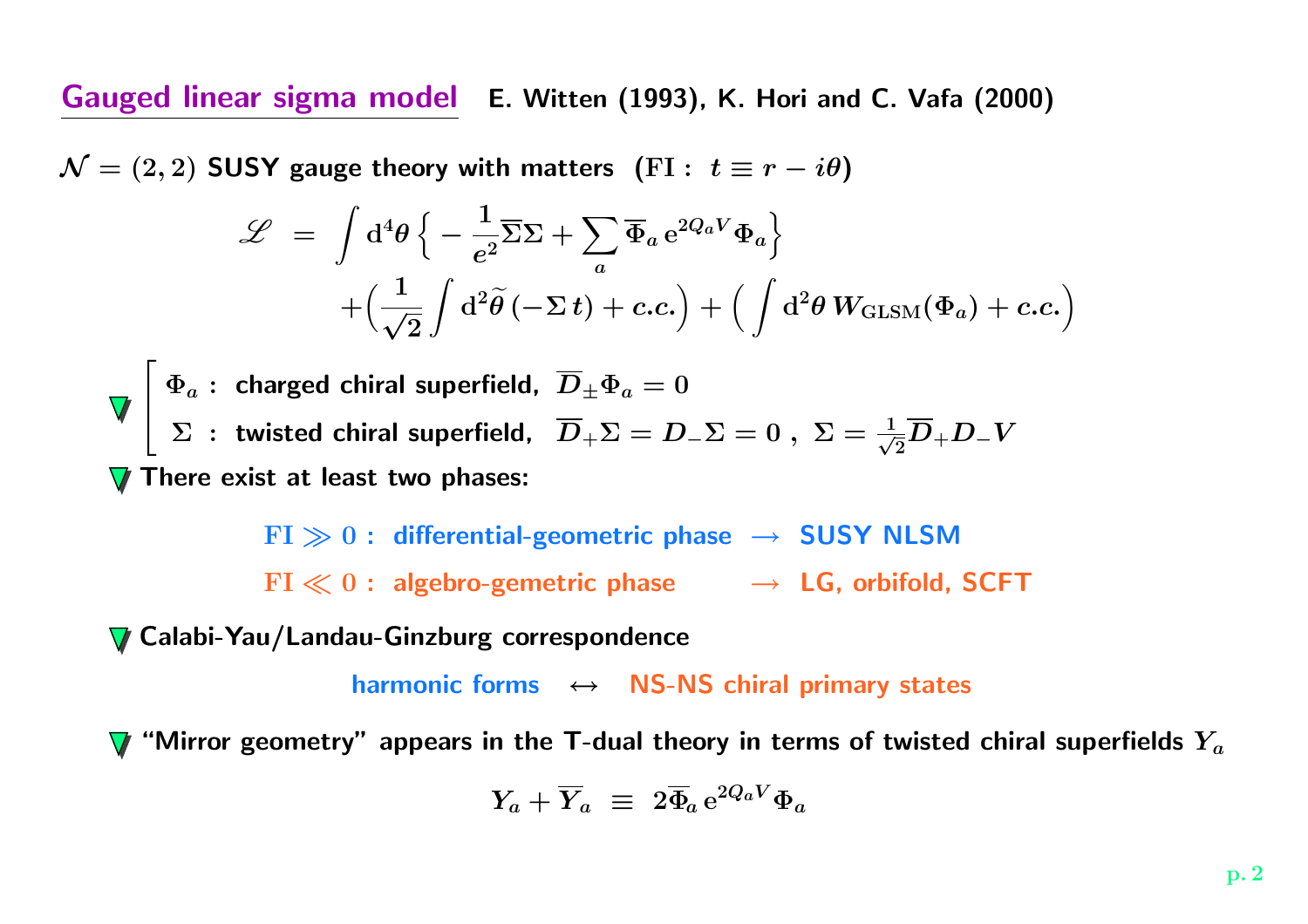### Effective theories

The potential energy density is given by

$$
\mathcal{U}(\phi,\sigma) \;=\; \frac{e^2}{2}\mathcal{D}^2 + \sum_a|F_a|^2 + \mathcal{U}_\sigma(\phi,\sigma)\\ \mathcal{D} \;=\; \frac{1}{e^2}D \;=\; r - \sum_aQ_a|\phi_a|^2\,,\quad \overline{F}_a \;=\; -\frac{\partial}{\partial\phi_a}W_{\text{GLSM}}(\phi)\;,\quad \mathcal{U}_\sigma(\phi,\sigma) \;=\; 2|\sigma|^2\sum_aQ_a^2|\phi_a|^2
$$

The supersymmetric vacuum manifold  ${\mathcal M}$  is defined by

$$
\mathcal{M} \;=\; \Big\{(\phi_a, \sigma) \in \mathbb{C}^n \, \Big| \, \mathcal{D} = F_a = \mathcal{U}_\sigma = 0 \Big\} \Big/ U(1)
$$

In the IR limit  $e \to \infty$ , there appears the supersymmetric NLSM on  ${\mathcal M}$  whose coupling is

 $\bm{r}$   $\,=\,$ 1  $g^2$ 

Renormalization of the FI parameter is  $\quad \mid \; r_0 \; = \; r_R$ 

$$
r_0\ =\ r_R+s\cdot \log\Big(\frac{\Lambda_\mathrm{UV}}{\mu}\Big),\quad s\ =\ \sum_a Q_a
$$

Thus we find that

- s > 0 <sup>→</sup> the theory is asymptotic free
- $s=0\hspace{0.4cm}\rightarrow \hspace{0.4cm}$  the theory is conformal
- $s < 0 \quad \rightarrow \quad$  the theory is infrared free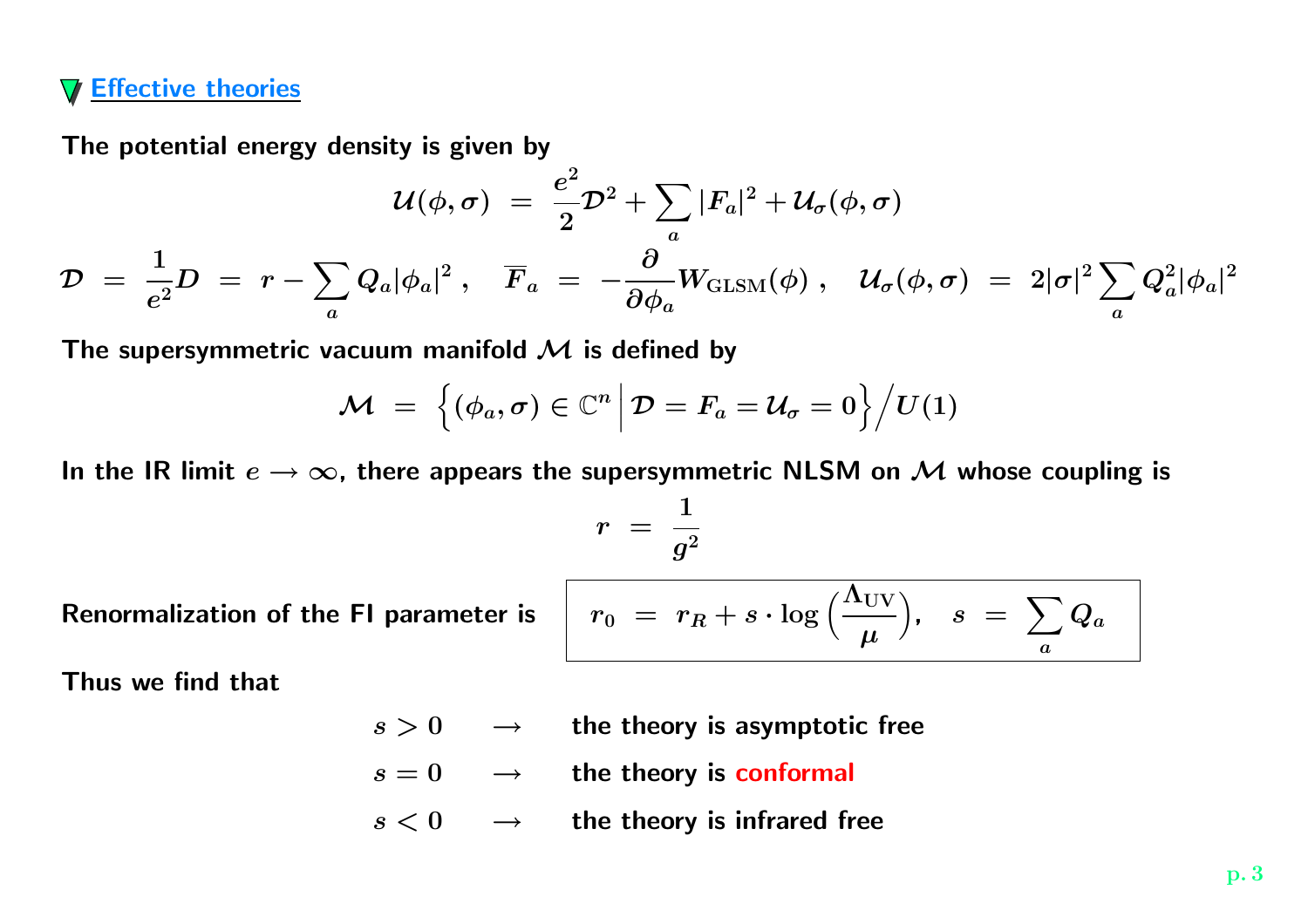Gauged Linear Sigma Model for  $\mathcal{O}(-N + \ell)$  bundle on  $\mathbb{C}P^{N-1}[\ell]$ 



potential energy density:

$$
\mathcal{U} ~=~ \frac{e^2}{2}\mathcal{D}^2 + \big|G_\ell(s)\big|^2 + \sum_{i=1}^N \big|p_1\partial_i G_\ell(s)\big|^2 + \mathcal{U}_\sigma
$$

$$
\begin{array}{lcl} \mathcal{D} & = & r - \sum\limits_{i = 1}^N { |s_i |^2 } + \ell |p_1|^2 + (N - \ell) |p_2|^2 \\[5pt] \mathcal{U}_\sigma & = & + 2 |\sigma|^2 \Big\{ \sum\limits_{i = 1}^N |s_i|^2 + \ell^2 |p_1|^2 + (N - \ell)^2 |p_2|^2 \Big\} \end{array}
$$

Let us analyze <code>SUSY</code> vacuum manifold  $\mathcal{U}=0$  and massless effective theories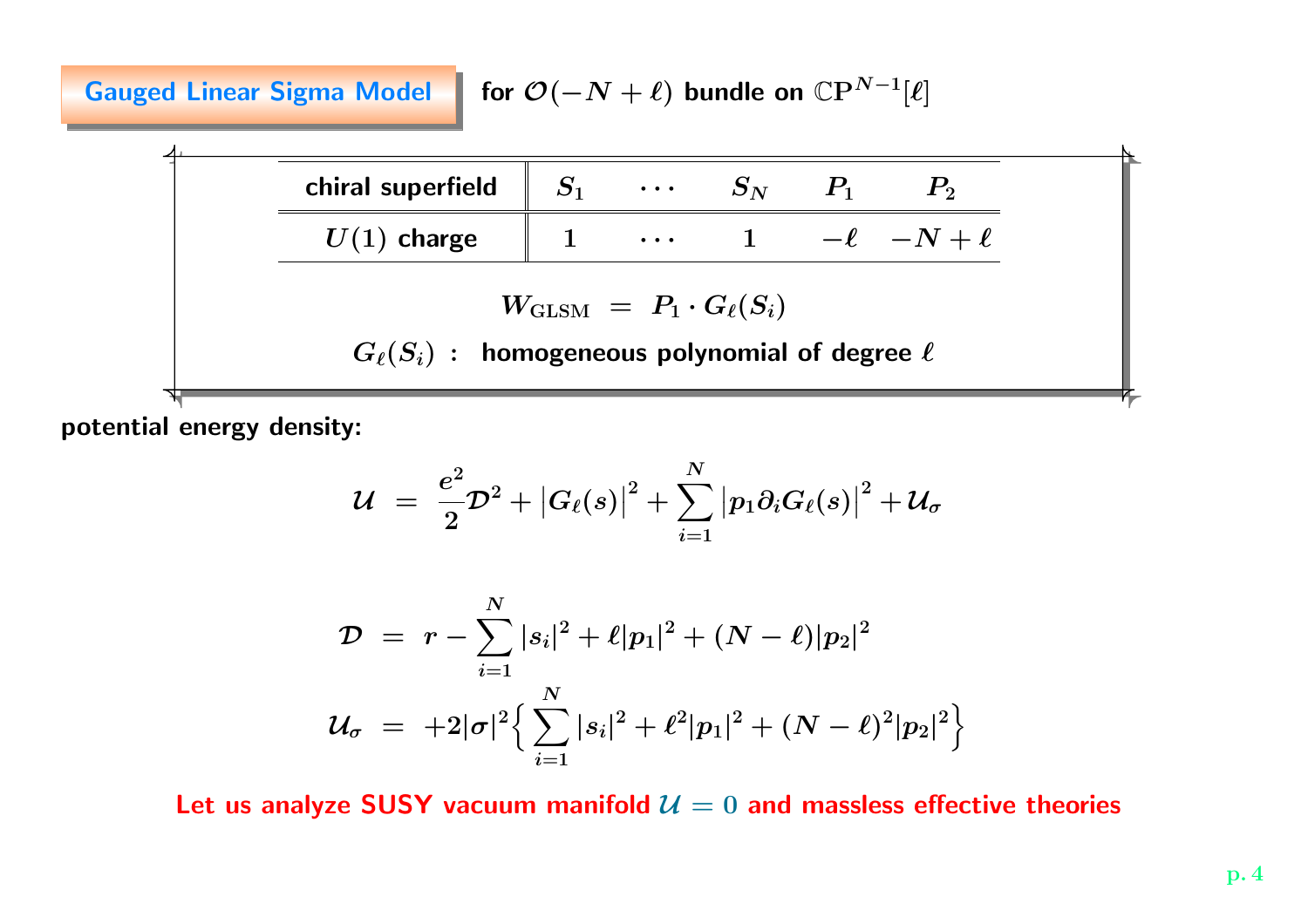## **V CY/LG correspondence and topology change**

The four theories are related to each other via CY/LG correspondence and topology change:



Notice that the above relation is just <sup>a</sup> conjectured one because we still have no mathematical techniques to check the topological aspects on the noncompact CY.

We also notice that we have obtained various massless effective theories by decomposing all massive modes. Thus they are just approximate descriptions. However the T-dual theory of the GLSM is so powerful to obtain the exact effective theories. Analyzing them exact theories we will re-investigate the massless effective theories in the original GLSM.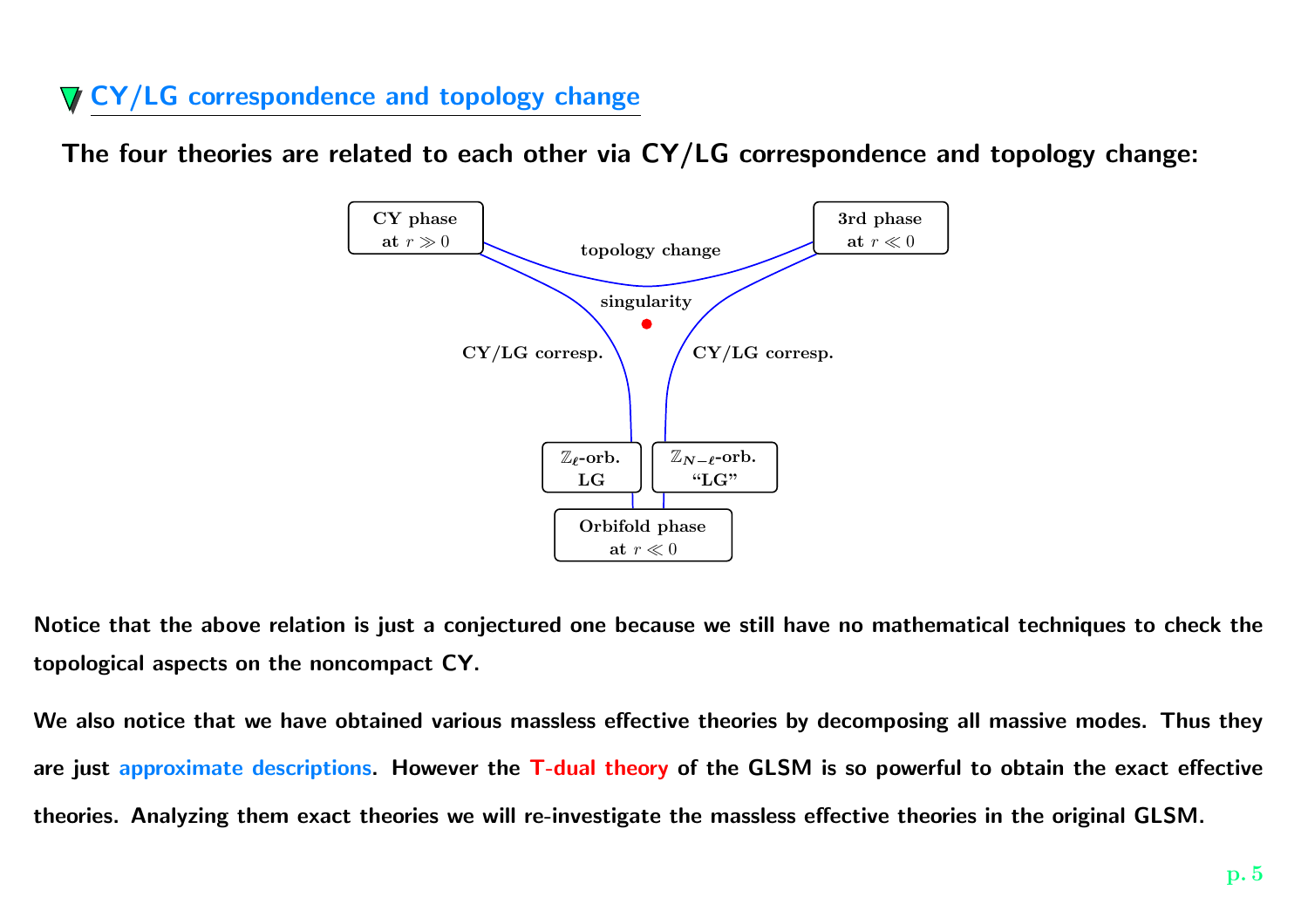$|c|$ 

$$
\mathcal{L} = \int d^4\theta \Big\{ -\frac{1}{e^2} \Sigma \Sigma - \sum_a \Big( \frac{1}{2} (Y_a + \overline{Y}_a) \log(Y_a + \overline{Y}_a) \Big) \Big\} + \Big( \frac{1}{\sqrt{2}} \int d^2\tilde{\theta} \widetilde{W} + c.c. \Big)
$$
  

$$
\widetilde{W} = \Sigma \Big( \sum_{i=1}^N Y_i - \ell Y_{P_1} - (N - \ell) Y_{P_2} - t \Big) + \sum_{i=1}^N e^{-Y_i} + e^{-Y_{P_1}} + e^{-Y_{P_2}}
$$
  
Period integral:  $\widehat{\Pi} \equiv \int d\Sigma \prod_{i=1}^N dY_i dY_{P_1} dY_{P_2} (\ell \Sigma) \exp(-\widetilde{W})$   
hiral superfield  $S_1 S_2 \cdots S_N P_1 P_2$   
 $U(1)$  charge  $1 \quad 1 \quad \cdots \quad 1 \quad -\ell \quad -N + \ell \quad 2 \overline{\Phi}_a e^{2Q_a V} \Phi_a = Y_a + \overline{Y}_a$   
twisted chiral  $Y_1 Y_2 \cdots Y_N Y_{P_1} Y_{P_2}$ 

 $U(1)$  phase rotation symmetry on  $\Phi_a$   $\implies$  shift symmetry on  $Y_a$ :  $Y_a \equiv Y_a + 2\pi i$ 

In the IR limit  $e \to \infty$ , the gauge field  $\Sigma$  is no longer dynamical and should be integrated out.

in order to obtain LG theory or geometry, we replace  $\boldsymbol{\Sigma}$  to  $\boldsymbol{\Sigma} \rightarrow$  $\boldsymbol{\partial}$ ∂tor  $\Sigma$   $\rightarrow$  $\boldsymbol{\partial}$  $\partial Y_P$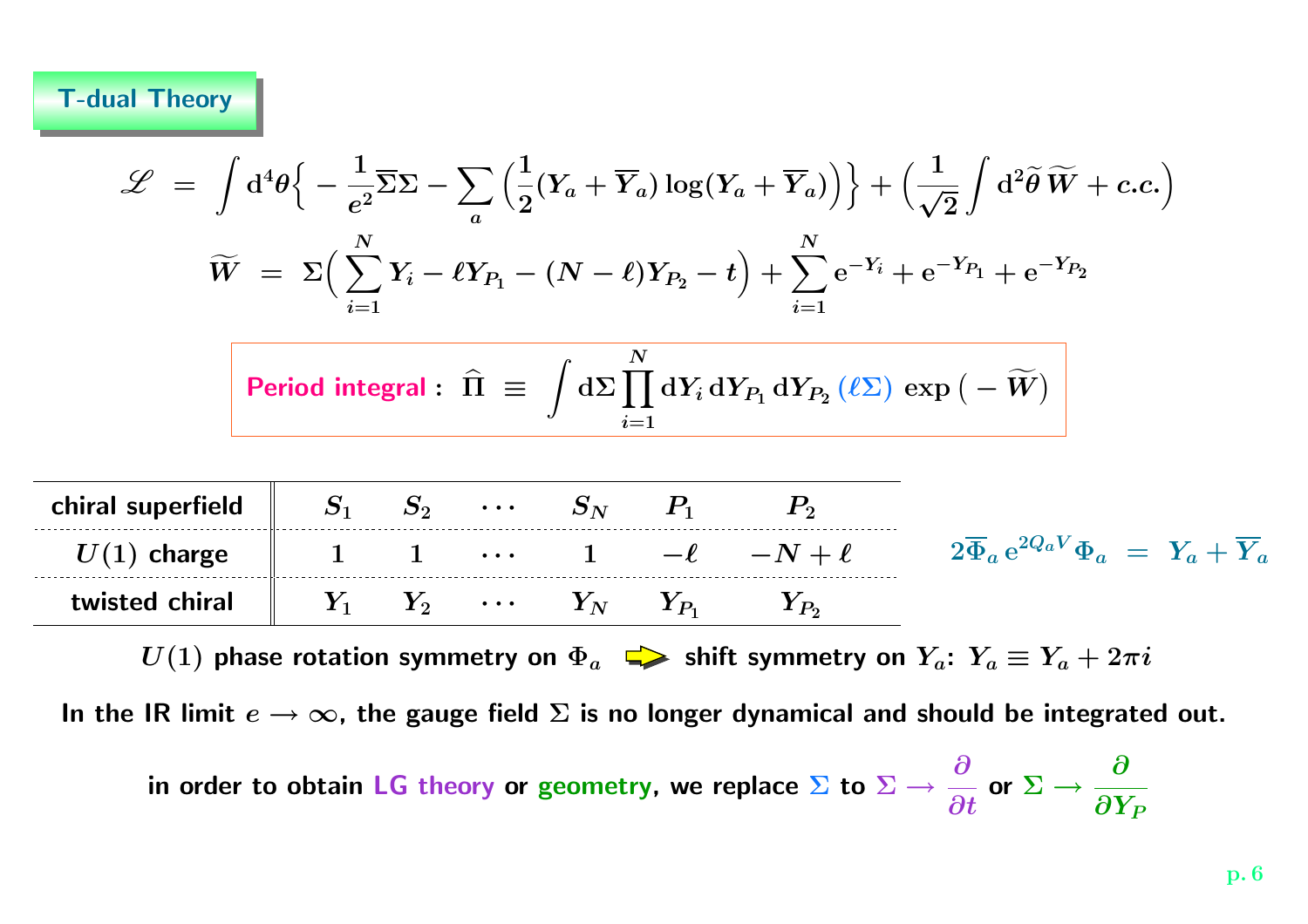#### Twisted Landau-Ginzburg theory:

Solve  $Y_{P_1}$  by using the constraint derived from integrating out  $\Sigma$ :

$$
Y_{P_1} \;=\; \frac{1}{\ell} \Big\{ t - \sum_{i=1}^N Y_i + (N-\ell) Y_{P_2} \Big\}
$$

Field re-definition preserving canonical measure in  $\widehat\Pi$ :

$$
X_i \; \equiv \; {\rm e}^{- \frac{1}{\ell} Y_i} \; , \quad X_{P_2} \; \equiv \; {\rm e}^{\frac{N - \ell}{\ell} Y_{P_2}} \; , \quad X_i \; \rightarrow \; \omega_i X_i \; , \qquad X_{P_2} \; \rightarrow \; \omega_{P_2} X_{P_2} \; , \quad (\mathbb{Z}_\ell)^N \; {\rm symmetry}
$$

Thus we obtain the twisted LG superpotential:

$$
\Big\{ \widetilde W_\ell \;=\; X_1^\ell + \cdots + X_N^\ell + X_{P_2}^{-\frac{\ell}{N-\ell}} + \mathrm{e}^{t/\ell} X_1 \cdots X_N X_{P_2} \Big\} \Big/ (\mathbb{Z}_\ell)^N
$$

The negative power term describes  ${\cal N}=2$  Kazama-Suzuki model on  $SL(2,\mathbb{R})_{\bm{k}}/U(1)$ :

$$
\frac{\ell}{N-\ell} \; = \; k \; = \; \frac{2}{Q^2}
$$

Thus we argue that

this effective theory is the LG minimal model coupled to the KS model with  $(\mathbb{Z}_\ell)^N$  orbifold symmetry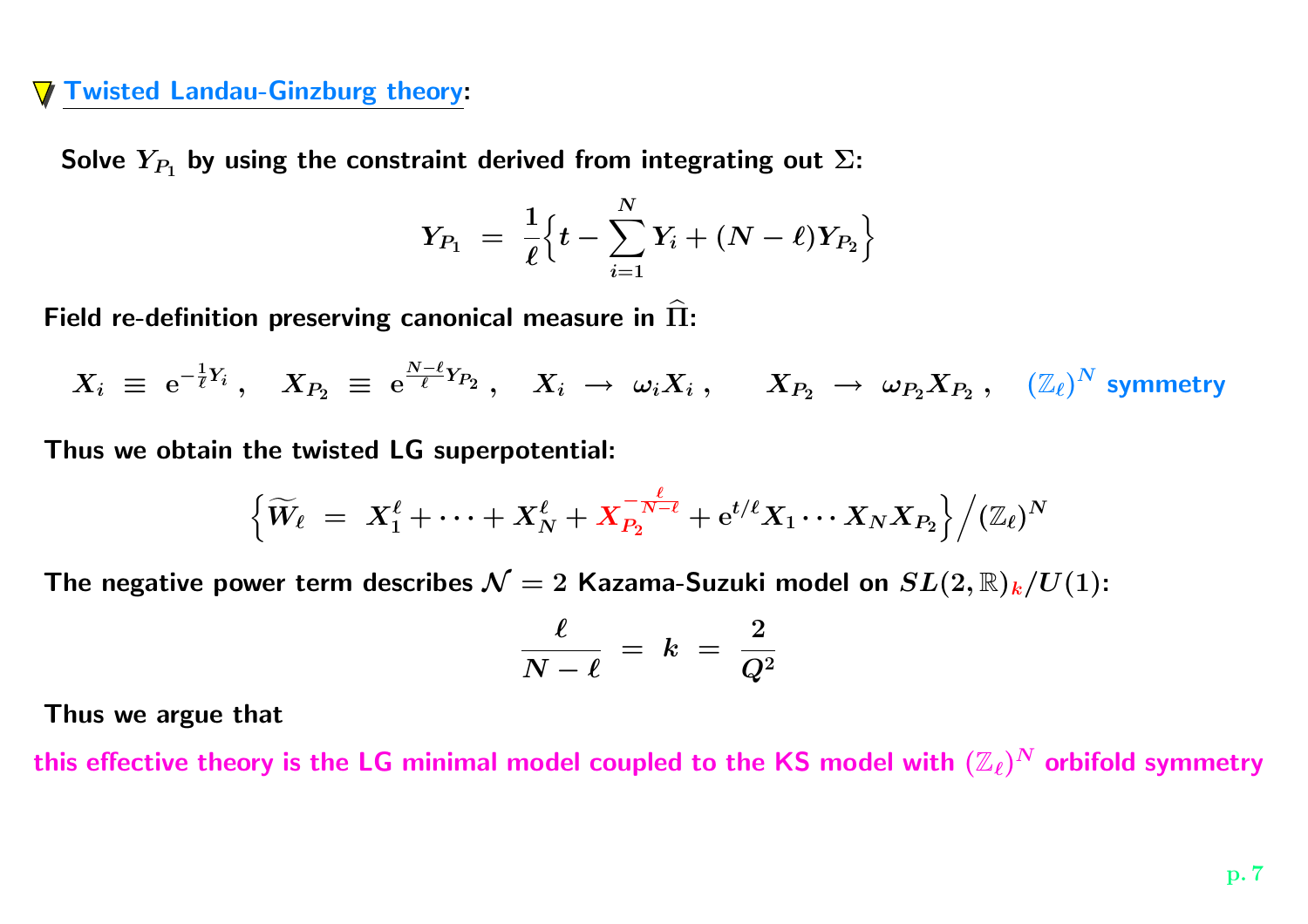## Return to the original GLSM

Recall the following two arguments:

- $\bullet$   ${\cal N}=2$  SCFT on  $SL(2,\mathbb{R})_k/U(1)$  is equivalent to  ${\cal N}=2$  Liouville theory via T-duality
- $\bullet$  If a CFT  $\cal C$  has an abelian discrete symmetry group  $\Gamma$ , the orbifold CFT  ${\cal C}' = {\cal C}/\Gamma$  has a symmetry group  $\Gamma'$  which is isomorphic to  $\Gamma$ . Furthermore a new orbifold CFT  $\mathcal{C}'/\Gamma'$  is identical to the original CFT C.

Thus we insist that

"{CFT on  $\mathbb{C}^1$   $\otimes$  LG with  $W_{\text{LG}} = \langle p_1 \rangle G_{\ell}(S)$ }/ $\mathbb{Z}_{\ell}$ " in the original GLSM is described by  ${N = 2}$  Liouville theory coupled to the LG minimal model with  ${W_{\rm LG}}/{\mathbb Z}_\ell$ as an <mark>exact</mark> effective theory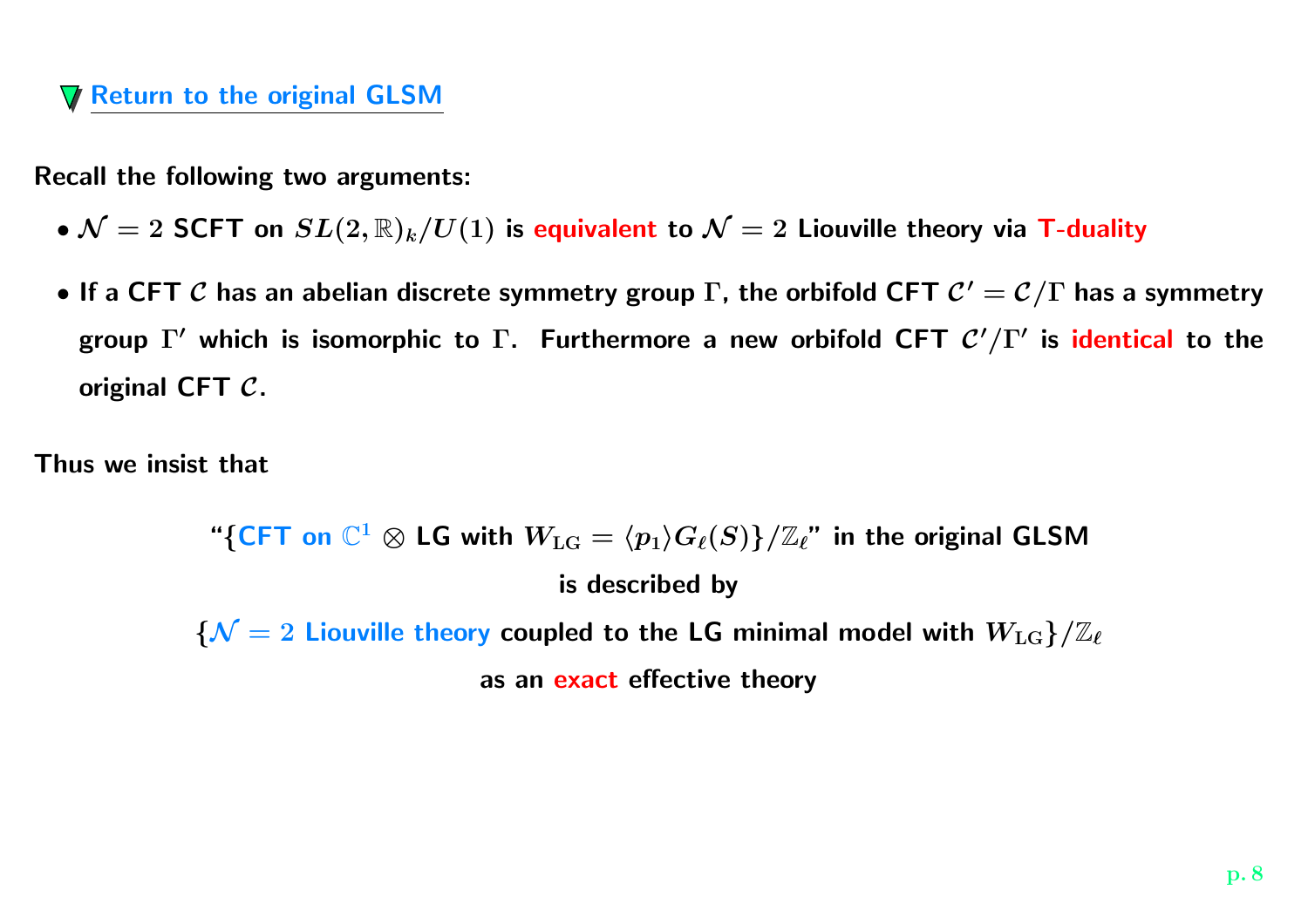

• We found three non-trivial phases and four effective theories in the GLSM two CY sigma models

two orbifolded LG theories coulped to 1-dim. SCFT

• We constructed four exact effective theories in the T-dual theory

two NLSMs on mirror CY geometries

two orbifolded LG theories including a term with negative power  $-k$ 

This term represents a gauged WZW model on  $SL(2,\mathbb{R})_k/U(1)$  at level  $k$ 

 $\bullet$  We argue that the LG theories in the orignal GLSM can be interpreted as  $\mathcal{N}=2$  Liouville theories coupled to LG minimal models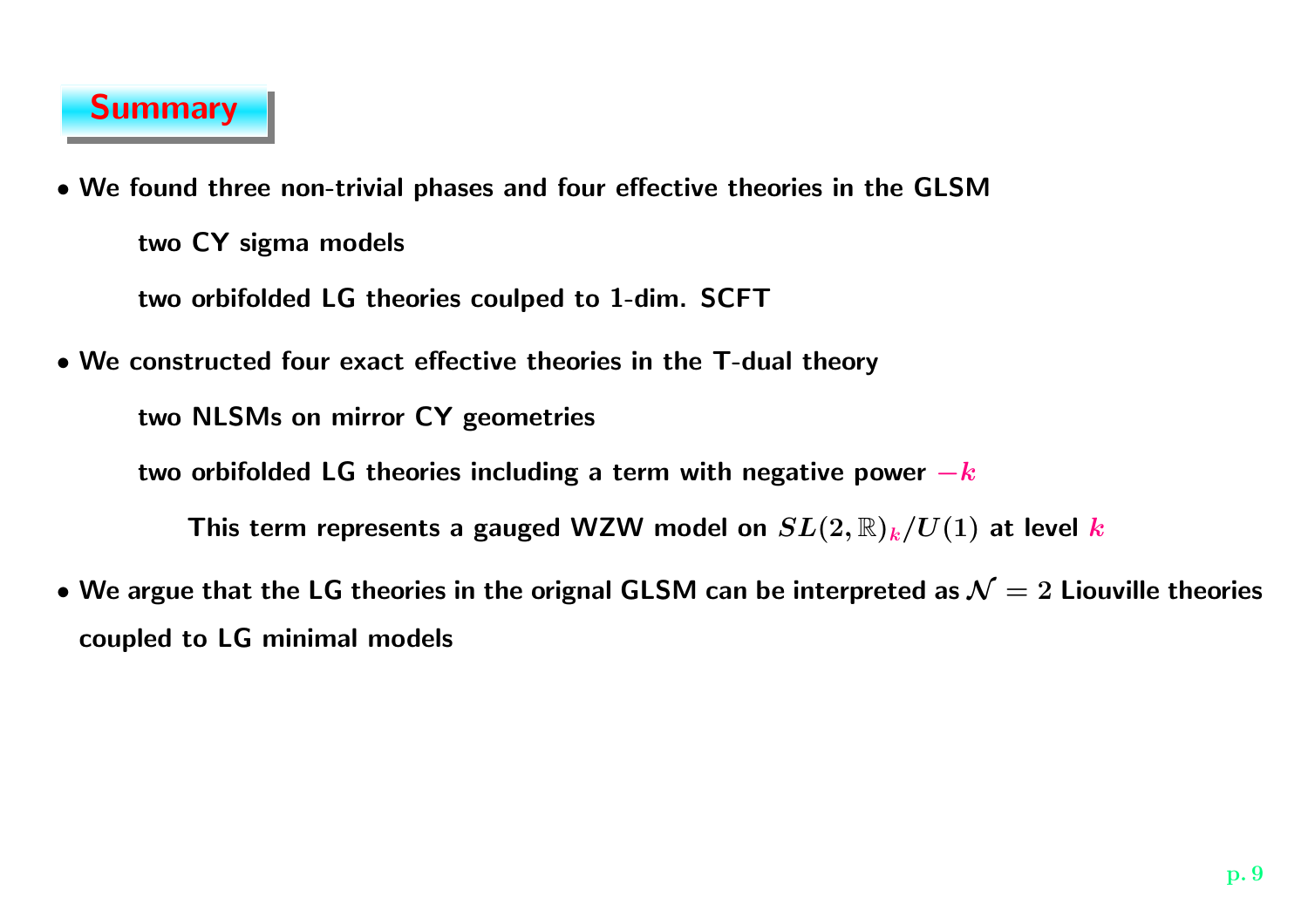